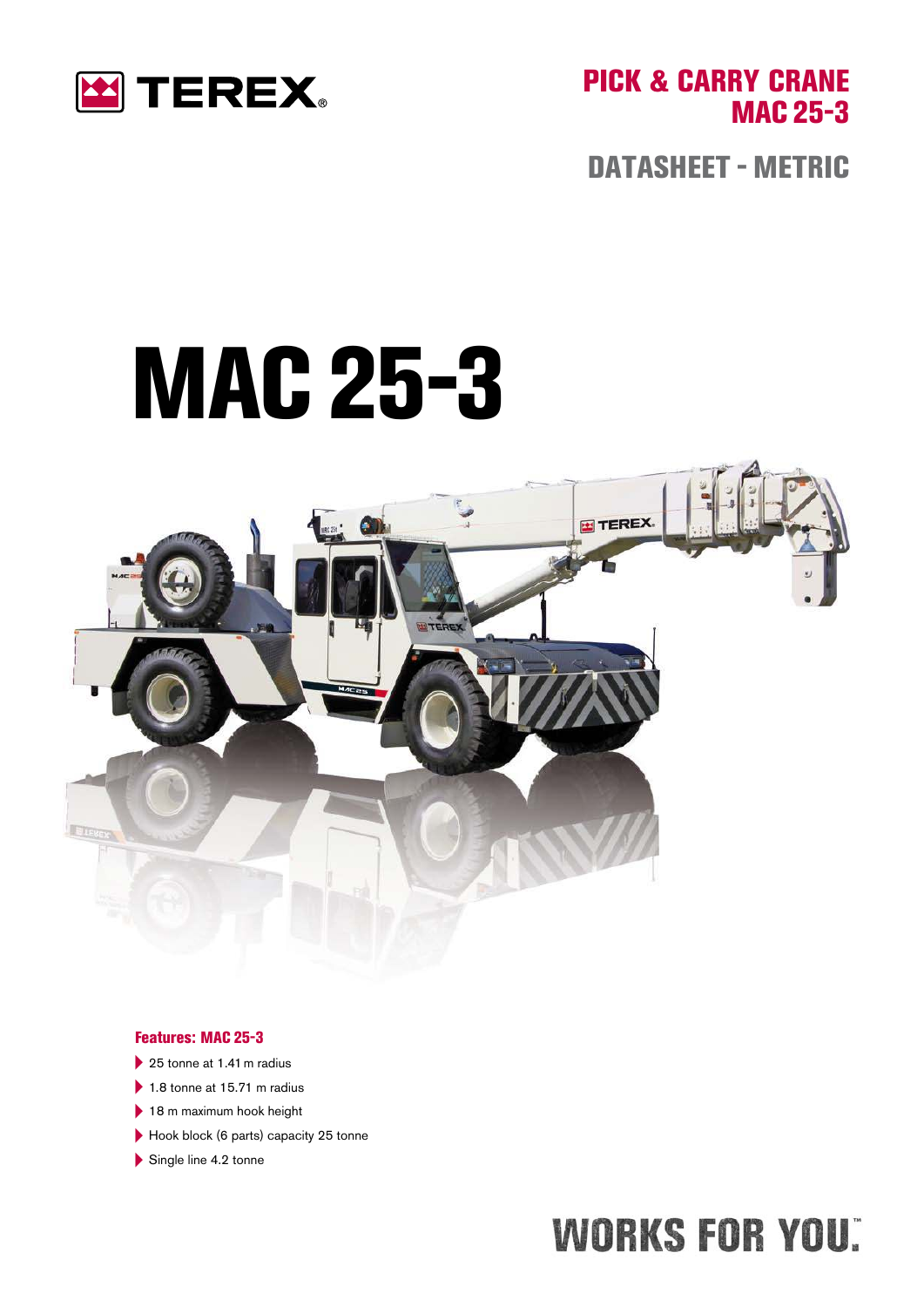## **CONTENTS**



### Page: **Key**

### **Dimensions**

| Area of operation with the contract of the contract of the contract of the contract of the contract of the contract of the contract of the contract of the contract of the contract of the contract of the contract of the con |  |
|--------------------------------------------------------------------------------------------------------------------------------------------------------------------------------------------------------------------------------|--|

### **Load charts**

| <b>Fallblock, Front counterweight</b> |  |
|---------------------------------------|--|
|                                       |  |
|                                       |  |
| <b>Fallblock, Rear counterweight</b>  |  |
|                                       |  |
|                                       |  |

## **Technical description**

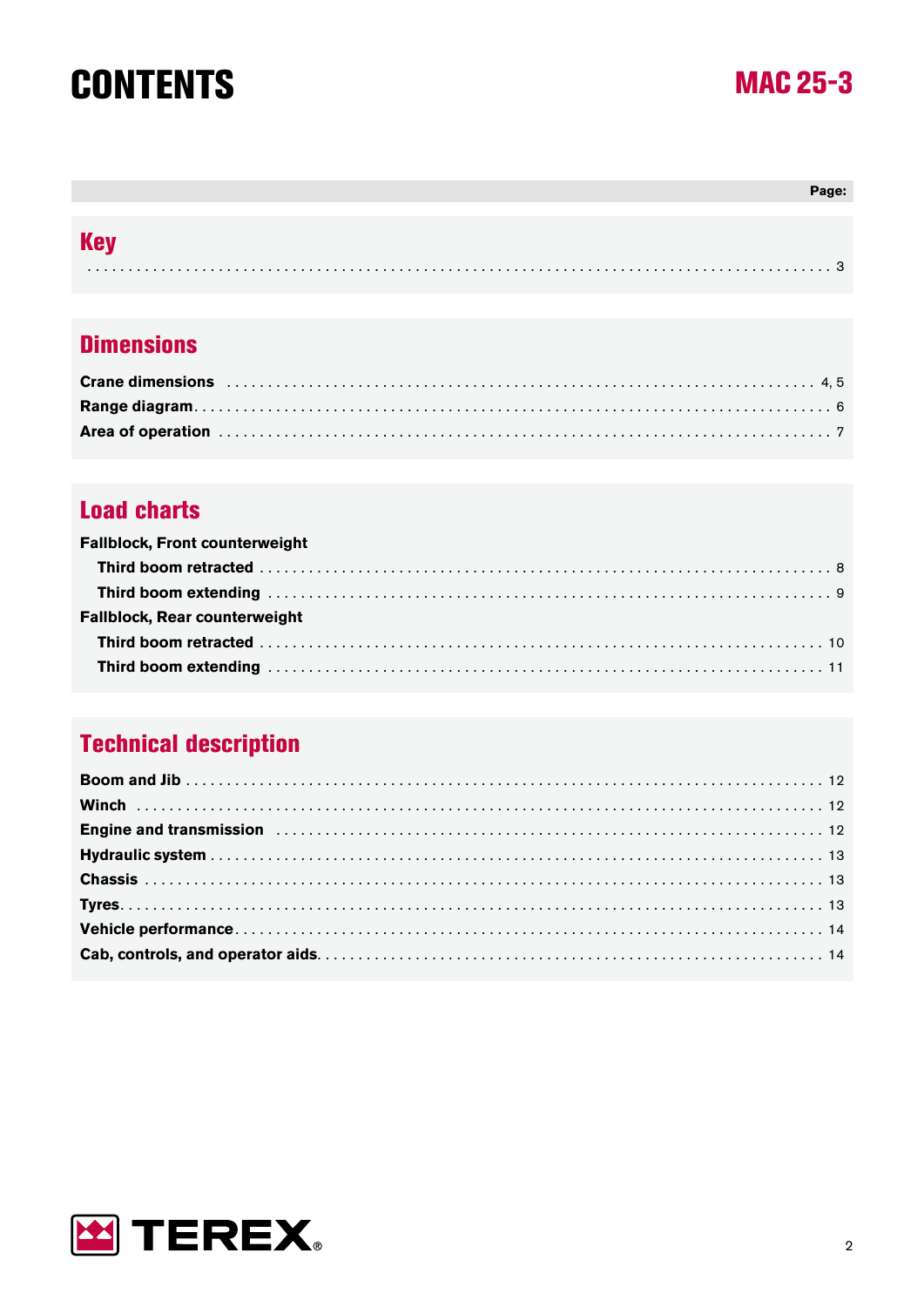## **KEY**

|             | Boom length          | Ю.                          | Speed                                         |
|-------------|----------------------|-----------------------------|-----------------------------------------------|
| Q.          | Hook height          |                             | Slewing / Allowable slewing range             |
| A           | Boom with jib        | ᡒ                           | Crane / Crane in standard configuration       |
|             | Telescoping mode     |                             | Gradeability                                  |
|             | Boom elevation angle | GVW<br>ᡒ                    | Gross vehicle weight                          |
|             | Working radius       | ᡇ                           | Counterweight on front                        |
|             | Hook and block       | ᡒ                           | Counterweight on rear                         |
|             | On rubber            |                             | Controls                                      |
| 1           | Main winch           |                             | Cab                                           |
|             | Winch speed          | ? ? ?                       | Air conditioning / Cab heating                |
|             | Engine               | $\left \ddot{\cdot}\right $ | Operator aids / Load limiter / Load indicator |
|             | Transmission         |                             | Rope - Standard / Optional                    |
| <b>HYDR</b> | Hydraulics           |                             | Rope diameter                                 |
|             | Steering             |                             | Rope length                                   |
|             | Tyres                |                             | Maximum line pull                             |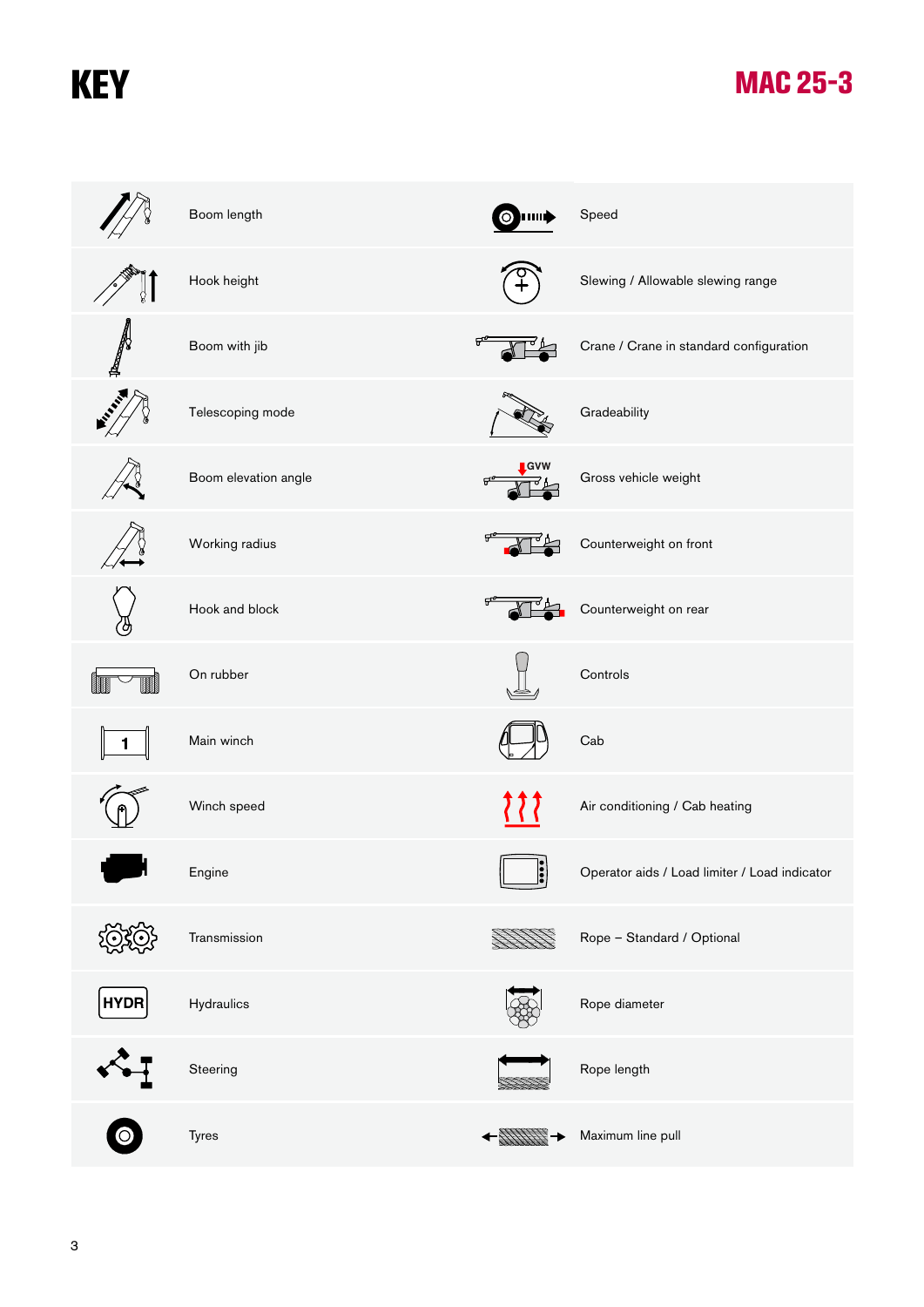## **DIMENSIONS**

## MAC 25-3

Crane Dimensions





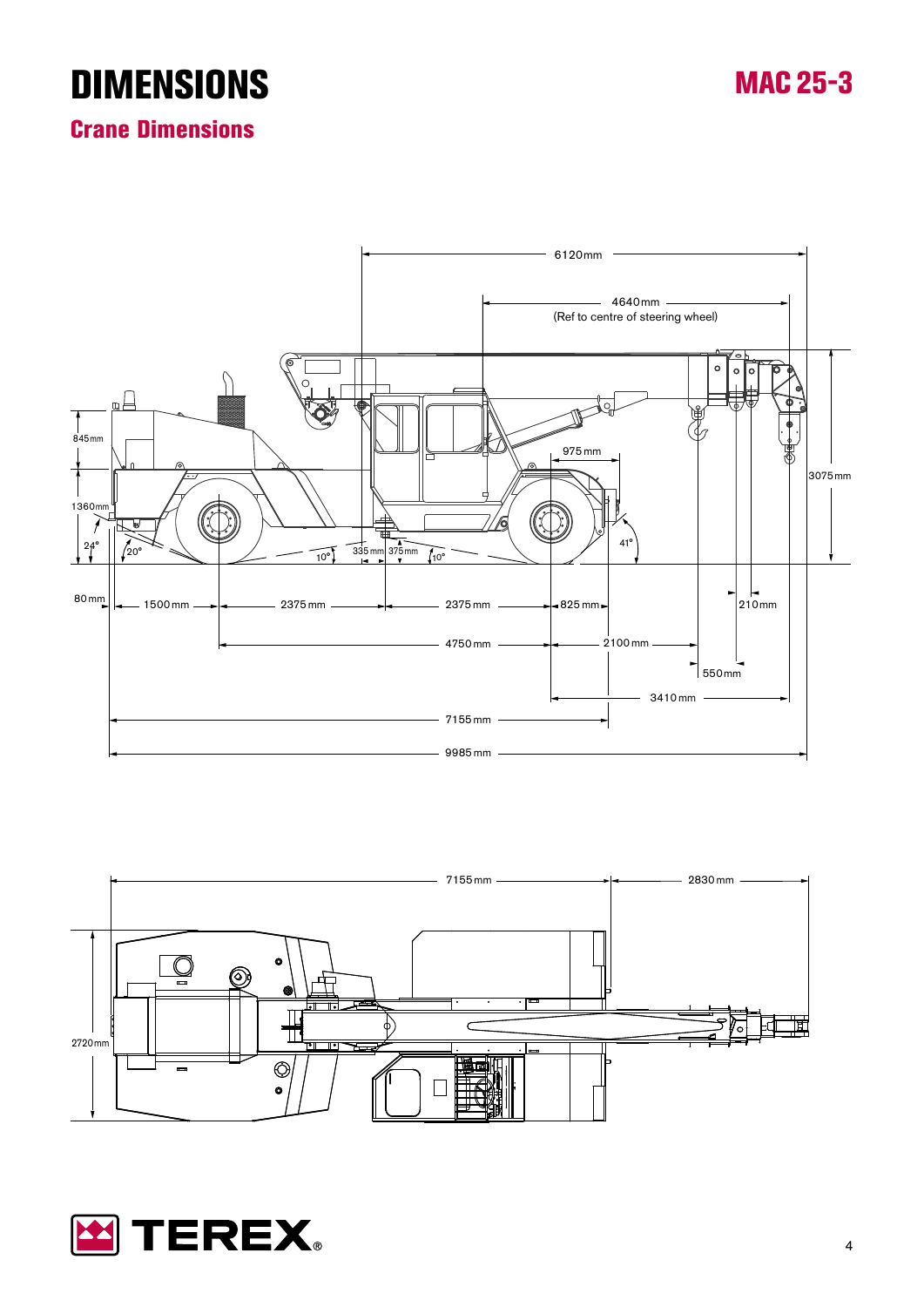## **DIMENSIONS**

MAC 25-3

Crane Dimensions

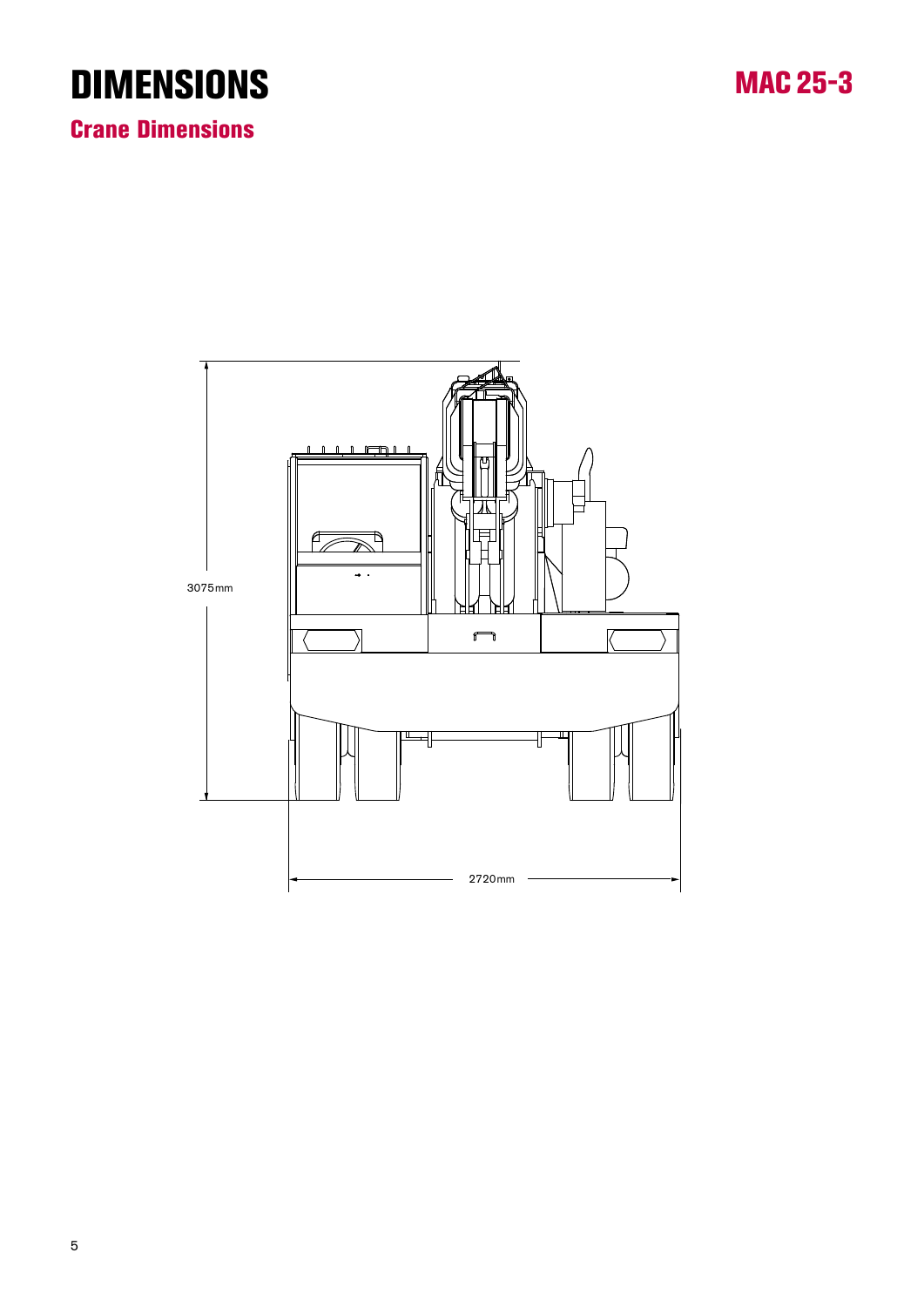## **RADIUS LOAD CHART**

## **MAC 25-3**



Pick & Carry 0.4m/s (1.44 km/h); On rubber 66.6%





6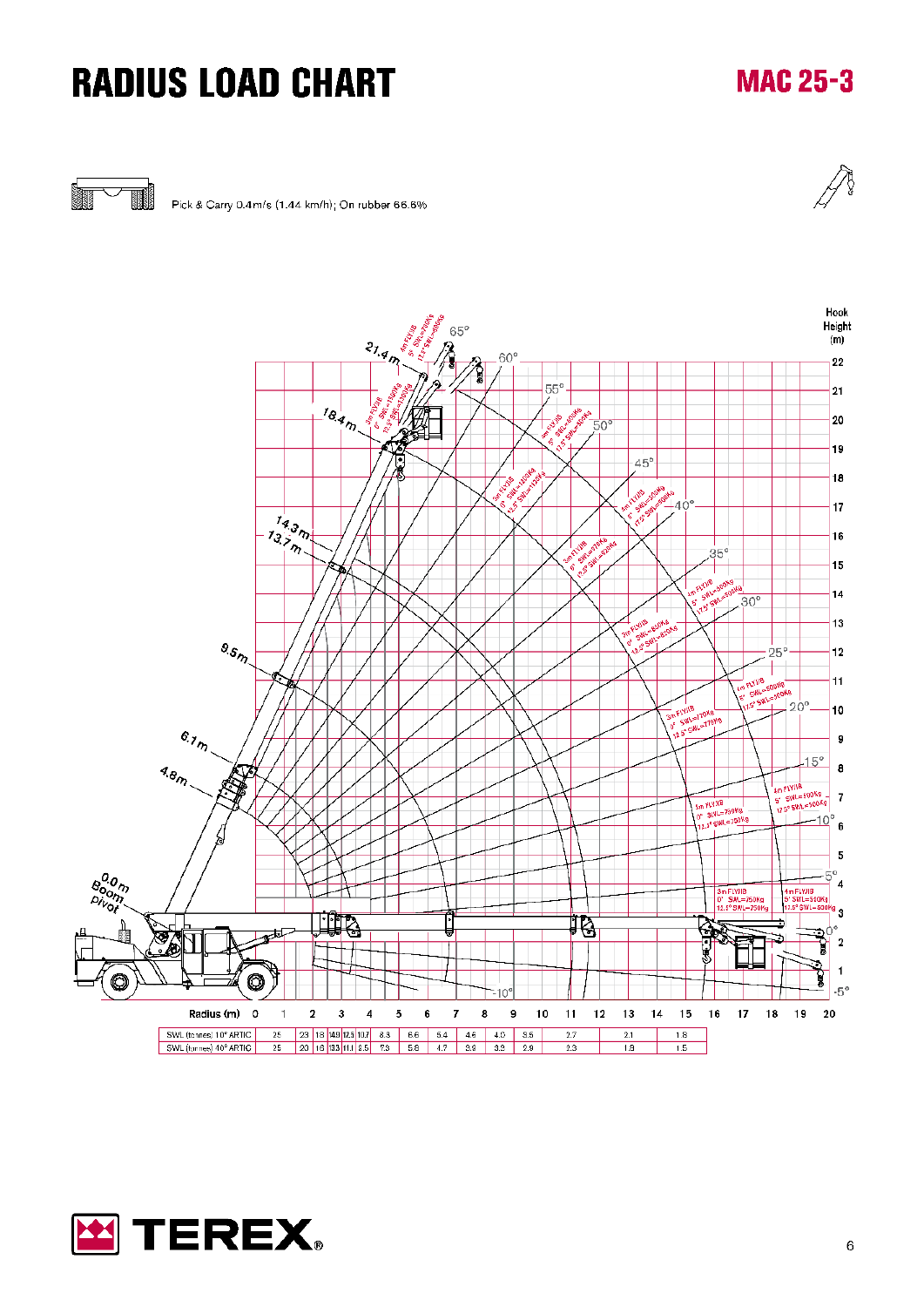## AREA OF OPERATION

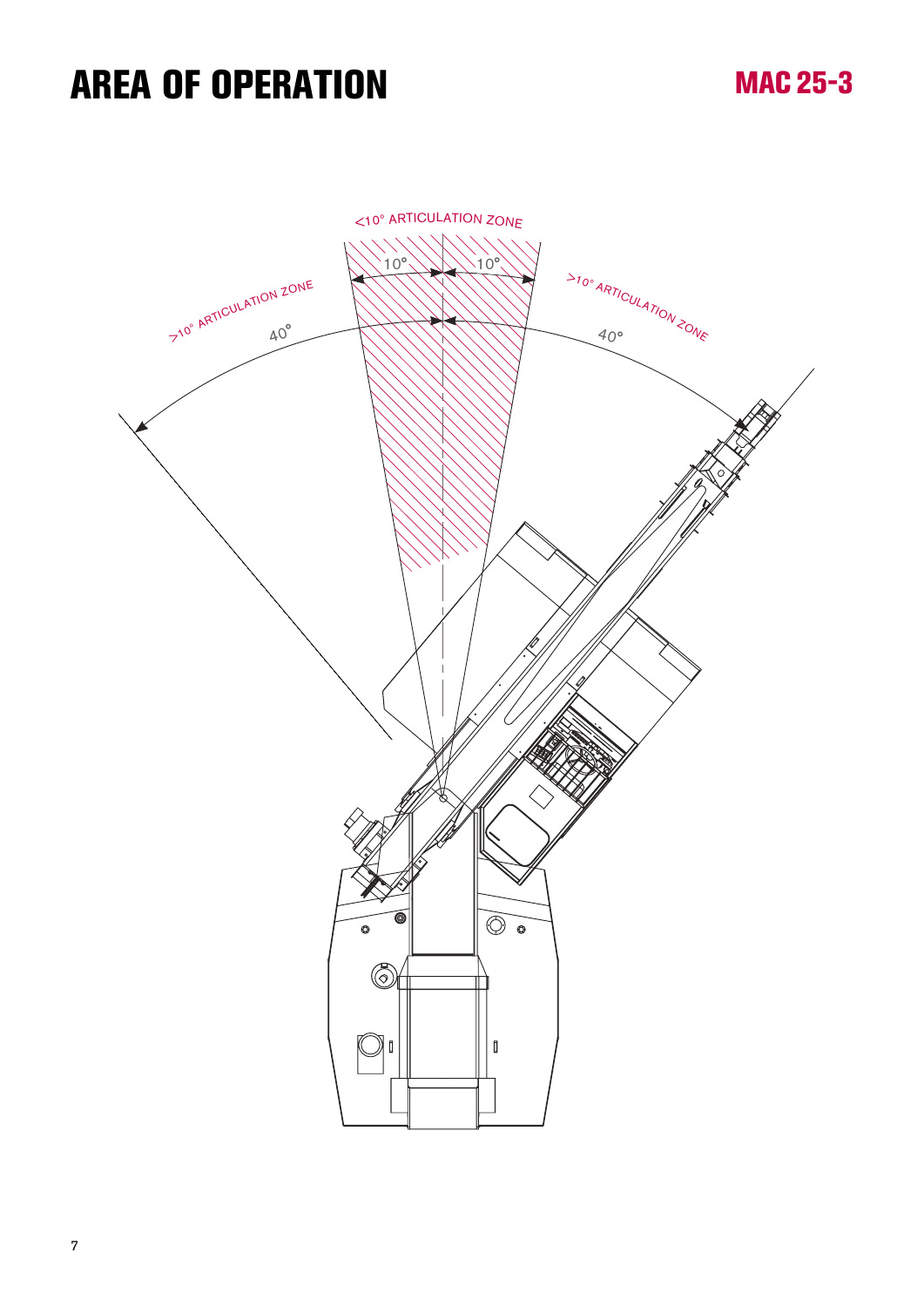### Fallblock, Front Counterweight, 3rd Boom Retracted

|       | $\mathbb{Z}_{6.12-14.32m}$<br>Pick & Carry 0.4 m/s (1.44 km/h); On rubber 66.6% |                     |                       |                       |                     |                       |                       |                        |                     | AS 1418.5           |                     |                      |                     |                      |                      |                    |                    |                   |
|-------|---------------------------------------------------------------------------------|---------------------|-----------------------|-----------------------|---------------------|-----------------------|-----------------------|------------------------|---------------------|---------------------|---------------------|----------------------|---------------------|----------------------|----------------------|--------------------|--------------------|-------------------|
|       |                                                                                 |                     |                       |                       |                     |                       |                       | <b>Boom Length (m)</b> |                     |                     |                     |                      |                     |                      |                      |                    |                    |                   |
|       | 6.12                                                                            | 6.50                | 7.00                  | 7.50                  | 8.00                | 8.50                  | 9.00                  | 9.50                   | 10.00               | 10.50               | 11.00               | 11.50                | 12.00               | 12.50                | 13.00                | 13.50              | 14.32              |                   |
| m     | kg                                                                              | kg                  | kg                    | kg                    | kg                  | kg                    | kg                    | kg                     | kg                  | kg                  | kg                  | kg                   | kg                  | kg                   | kg                   | kg                 | kg                 | m                 |
|       |                                                                                 | 23900 23850         | 23750<br>20950        |                       |                     | 23800 23800 23750     |                       | 23750 23750            |                     |                     |                     |                      |                     |                      |                      |                    |                    |                   |
| 1.4   | 23750<br>$48^\circ$                                                             | 22450<br>$51^\circ$ | $54^\circ$            | 19200<br>$57^\circ$   | 17750<br>$59^\circ$ | 16600<br>$61^{\circ}$ | 15600<br>$63^\circ$   | 14750<br>$65^\circ$    |                     |                     |                     |                      |                     |                      |                      |                    |                    | 1.4               |
|       | 19950                                                                           | 19900               | 19850                 | 19800                 | 19750               | 19750                 | 19700                 | 19650                  | 19650               | 19600               | 19300               |                      |                     |                      |                      |                    |                    |                   |
| 2.0   | 17850                                                                           | 17850               | 17800                 | 16850                 | 15950               | 15150                 | 14500                 | 13750                  | 13000               | 12350               | 11750               |                      |                     |                      |                      |                    |                    | 2.0               |
|       | $40^{\circ}$                                                                    | $44^{\circ}$        | $48^\circ$            | $51^\circ$            | $54^\circ$          | $57^\circ$            | $59^\circ$            | $61^\circ$             | $62^\circ$          | $64^\circ$          | $65^\circ$          |                      |                     |                      |                      |                    |                    |                   |
|       | 15700                                                                           | 15650               | 15600                 | 15600                 | 15550               | 15500                 | 15500                 | 15450                  | 15450               | 15400               |                     | 15400 15350 14600    |                     |                      |                      |                    |                    |                   |
| 2.5   | 14000                                                                           | 14000               | 13950                 | 13900                 | 13900               | 13400                 | 12800                 | 12300                  | 11800               | 11400               | 10950               | 10500                | 10050               |                      |                      |                    |                    | 2.5               |
|       | $32^{\circ}$<br>12800                                                           | $37^\circ$<br>12800 | $42^{\circ}$<br>12800 | $46^{\circ}$<br>12750 | $50^\circ$<br>12700 | $52^{\circ}$<br>12700 | $55^{\circ}$<br>12650 | $57^\circ$<br>12650    | $59^\circ$<br>12600 | $61^\circ$<br>12600 | $62^\circ$<br>12600 | $63^\circ$<br>12550  | $65^\circ$<br>12550 |                      | 12550 12500          | 12250              |                    |                   |
| 3.0   | 11450                                                                           | 11400               | 11400                 | 11350                 | 11350               | 11300                 | 11300                 | 10950                  | 10550               | 10150               | 9800                | 9500                 | 9200                | 8950                 | 8600                 | 8300               | 3.0                |                   |
|       | $21^{\circ}$                                                                    | $29^\circ$          | $35^\circ$            | $41^{\circ}$          | $45^{\circ}$        | $48^\circ$            | $51^\circ$            | $53^\circ$             | $55^{\circ}$        | $57^\circ$          | $59^\circ$          | $61^\circ$           | $62^\circ$          | $63^\circ$           | $64^\circ$           | $65^\circ$         |                    |                   |
|       | 11050                                                                           | 10750               | 10750                 | 10750                 | 10700               | 10700                 | 10650                 | 10650                  | 10600               | 10600               | 10600               | 10550                | 10550               | 10550                | 10500                | 10500              | 10500              |                   |
| 3.5   | 9800                                                                            | 9550                | 9550                  | 9550                  | 9500                | 9500                  | 9450                  | 9450                   | 9450                | 9150                | 8850                | 8550                 | 8300                | 8050                 | 7850                 | 7650               | 7300               | 3.5               |
|       | (3.4)                                                                           | $17^{\circ}$        | $28^\circ$            | $34^\circ$            | $39^\circ$          | $43^\circ$            | 47°                   | $49^\circ$             | $52^{\circ}$        | $54^\circ$          | $56^\circ$          | $58^\circ$           | $59^\circ$          | $61^\circ$           | $62^\circ$           | $63^\circ$         | $65^\circ$         |                   |
|       |                                                                                 | 9750                | 9200                  | 9200                  | 9200                | 9150                  | 9150                  | 9150                   | 9100                | 9100                | 9100                | 9050                 | 9050                | 9050                 | 9050                 | 9000               | 9000               |                   |
| 4.0   |                                                                                 | 8650<br>(3.8)       | 8150<br>$17^{\circ}$  | 8150<br>$27^\circ$    | 8150<br>$33^\circ$  | 8150<br>$38^\circ$    | 8100<br>$42^{\circ}$  | 8100<br>$45^{\circ}$   | 8050<br>$48^\circ$  | 8050<br>$51^\circ$  | 8000<br>$53^\circ$  | 7750<br>$55^{\circ}$ | 7550<br>$56^\circ$  | 7350<br>$58^\circ$   | 7150<br>$59^\circ$   | 6950<br>$61^\circ$ | 6650<br>$62^\circ$ | 4.0               |
|       |                                                                                 |                     | 8450                  | 7400                  | 7050                | 7050                  | 7050                  | 7000                   | 7000                | 7000                | 6950                | 6950                 | 6950                | 6950                 | 6950                 | 6900               | 6900               |                   |
| 5.0   |                                                                                 |                     | 7450                  | 6500                  | 6200                | 6200                  | 6200                  | 6200                   | 6150                | 6150                | 6150                | 6150                 | 6100                | 6100                 | 6000                 | 5800               | 5600               | 5.0<br>$58^\circ$ |
|       |                                                                                 |                     | (4.3)                 | (4.8)                 | $16^{\circ}$        | $25^{\circ}$          | $31^\circ$            | $36^\circ$             | $40^{\circ}$        | $43^\circ$          | $46^{\circ}$        | $48^\circ$           | $50^{\circ}$        | $52^{\circ}$         | $54^\circ$           | $56^\circ$         |                    |                   |
|       |                                                                                 |                     |                       |                       | 6550                | 5850                  | 5600                  | 5600                   | 5600                | 5600                | 5550                | 5550                 | 5550                | 5550                 | 5550                 | 5500               | 5500               |                   |
| 6.0   |                                                                                 |                     |                       |                       | 5750                | 5100                  | 4900                  | 4900                   | 4900                | 4900                | 4850                | 4850                 | 4850                | 4850                 | 4850                 | 4850               | 4750               | 6.0               |
|       |                                                                                 |                     |                       |                       | (5.3)               | (5.8)                 | $15^\circ$            | $24^{\circ}$           | $30^\circ$          | $34^\circ$          | $38^\circ$          | $41^\circ$           | $44^{\circ}$        | $46^{\circ}$         | $48^\circ$           | $50^\circ$         | $53^\circ$         |                   |
| 7.0   |                                                                                 |                     |                       |                       |                     |                       | 5250<br>4600          | 4750<br>4100           | 4550<br>3950        | 4550<br>3950        | 4550<br>3950        | 4550<br>3950         | 4550<br>3950        | 4550<br>3950         | 4550<br>3950         | 4500<br>3950       | 4500<br>3900       |                   |
|       |                                                                                 |                     |                       |                       |                     |                       | (6.3)                 | (6.8)                  | $14^{\circ}$        | $23^\circ$          | $28^\circ$          | $33^\circ$           | $36^\circ$          | $39^\circ$           | $42^{\circ}$         | $44^{\circ}$       | $48^\circ$         | 7.0               |
|       |                                                                                 |                     |                       |                       |                     |                       |                       |                        | 4300                | 3900                | 3800                | 3800                 | 3800                | 3800                 | 3750                 | 3750               | 3750               |                   |
| 8.0   |                                                                                 |                     |                       |                       |                     |                       |                       |                        | 3700                | 3400                | 3250                | 3250                 | 3250                | 3250                 | 3250                 | 3250               | 3250               | 8.0               |
|       |                                                                                 |                     |                       |                       |                     |                       |                       |                        | (7.3)               | (7.8)               | $14^{\circ}$        | $22^{\circ}$         | $27^\circ$          | $31^\circ$           | $35^\circ$           | $38^\circ$         | $42^{\circ}$       |                   |
|       |                                                                                 |                     |                       |                       |                     |                       |                       |                        |                     |                     | 3600                | 3300                 | 3200                | 3200                 | 3200                 | 3200               | 3150               |                   |
| 9.0   |                                                                                 |                     |                       |                       |                     |                       |                       |                        |                     |                     | 3100                | 2800                 | 2700                | 2700<br>$21^{\circ}$ | 2700<br>$26^{\circ}$ | 2700<br>$30^\circ$ | 2700<br>$35^\circ$ | 9.0               |
|       |                                                                                 |                     |                       |                       |                     |                       |                       |                        |                     |                     | (8.3)               | (8.8)                | $13^\circ$<br>3000  | 2800                 | 2700                 | 2700               | 2700               |                   |
| 10    |                                                                                 |                     |                       |                       |                     |                       |                       |                        |                     |                     |                     |                      | 2550                | 2350                 | 2300                 | 2300               | 2300               | 10                |
|       |                                                                                 |                     |                       |                       |                     |                       |                       |                        |                     |                     |                     |                      | (9.3)               | (9.8)                | $12^{\circ}$         | $20^{\circ}$       | $28^\circ$         |                   |
|       |                                                                                 |                     |                       |                       |                     |                       |                       |                        |                     |                     |                     |                      |                     |                      | 2550                 | 2350               | 2300               |                   |
| 11    |                                                                                 |                     |                       |                       |                     |                       |                       |                        |                     |                     |                     |                      |                     |                      | 2150                 | 2000               | 1950               | 11                |
|       |                                                                                 |                     |                       |                       |                     |                       |                       |                        |                     |                     |                     |                      |                     |                      | (10.3)               | (10.8)             | $17^{\circ}$       |                   |
| 12    |                                                                                 |                     |                       |                       |                     |                       |                       |                        |                     |                     |                     |                      |                     |                      |                      |                    | 2100<br>1750       | 12                |
|       |                                                                                 |                     |                       |                       |                     |                       |                       |                        |                     |                     |                     |                      |                     |                      |                      |                    | (11.6)             |                   |
|       |                                                                                 |                     |                       |                       |                     |                       |                       |                        |                     |                     |                     |                      |                     |                      |                      |                    |                    |                   |
| 13    |                                                                                 |                     |                       |                       |                     |                       |                       |                        |                     |                     |                     |                      |                     |                      |                      |                    |                    | 13                |
|       |                                                                                 |                     |                       |                       |                     |                       |                       |                        |                     |                     |                     |                      |                     |                      |                      |                    |                    |                   |
|       |                                                                                 |                     |                       |                       |                     |                       |                       |                        |                     |                     |                     |                      |                     |                      |                      |                    |                    |                   |
| 14    |                                                                                 |                     |                       |                       |                     |                       |                       |                        |                     |                     |                     |                      |                     |                      |                      |                    |                    | 14                |
|       |                                                                                 |                     |                       |                       |                     |                       |                       |                        |                     |                     |                     |                      |                     |                      |                      |                    |                    |                   |
| 15    |                                                                                 |                     |                       |                       |                     |                       |                       |                        |                     |                     |                     |                      |                     |                      |                      |                    |                    | 15                |
|       |                                                                                 |                     |                       |                       |                     |                       |                       |                        |                     |                     |                     |                      |                     |                      |                      |                    |                    |                   |
|       |                                                                                 |                     |                       |                       |                     |                       |                       |                        |                     |                     |                     |                      |                     |                      |                      |                    |                    |                   |
| 15.71 |                                                                                 |                     |                       |                       |                     |                       |                       |                        |                     |                     |                     |                      |                     |                      |                      |                    |                    | 15.71             |
|       |                                                                                 |                     |                       |                       |                     |                       |                       |                        |                     |                     |                     |                      |                     |                      |                      |                    |                    |                   |

 $\Box$  RC (kg)  $\lt$  than 10 $\degree$  articulation

 $\Box$  RC (kg)  $>$  than 10 $^{\circ}$  articulation

Boom angle

() Radius at 0° boom angle

Loads above red line are structural

#### Notes to lifting capacity

Lifting capacities do not exceed 66.6% of tipping load. Weight of hook blocks and slings is part of the load, and is to be deducted from the capacity ratings. Consult Rated Capacity Manual for further details.

Data published herein is intended as a guide only and shall not be construed to warrant applicability for lifting purposes. Crane operation is subject to the computer charts and Rated Capacity Manual both supplied with the crane.

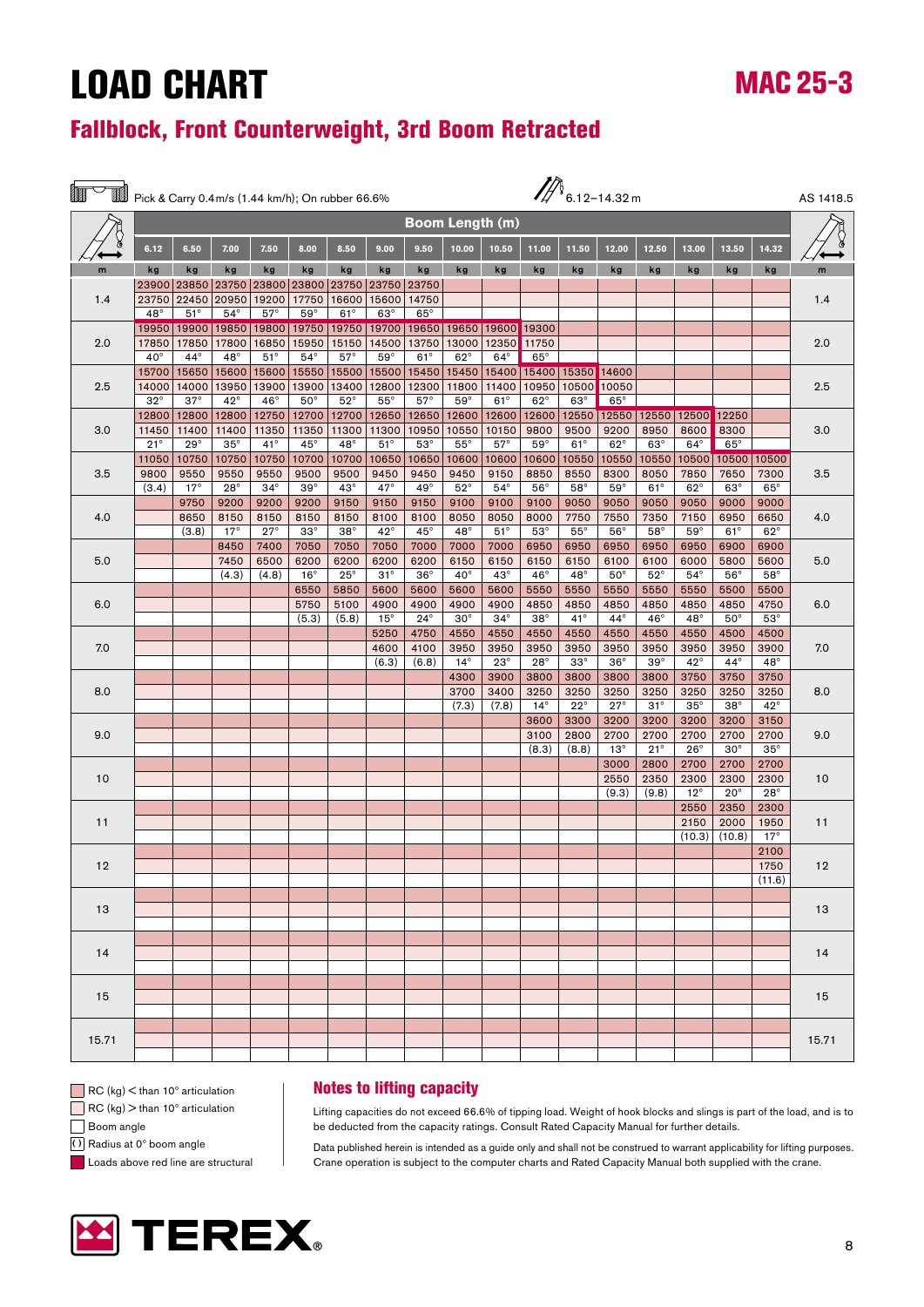### Fallblock, Front Counterweight, 3rd Boom Extending

|       |                                          | Figure 1.44 km/h); On rubber 66.6%         |                                              |                                          |                                            |                                            | $\mathbb{Z}$ 14.50-18.42 m               |                                          |                                            | AS 1418.5 |
|-------|------------------------------------------|--------------------------------------------|----------------------------------------------|------------------------------------------|--------------------------------------------|--------------------------------------------|------------------------------------------|------------------------------------------|--------------------------------------------|-----------|
|       |                                          |                                            |                                              |                                          | Boom Length (m)                            |                                            |                                          |                                          |                                            |           |
|       | 14.50                                    | 15.00                                      | 15.50                                        | 16.00                                    | 16.50                                      | 17.00                                      | 17.50                                    | 18.00                                    | 18.42                                      |           |
| m     | kg                                       | kg                                         | kg                                           | kg                                       | kg                                         | kg                                         | kg                                       | kg                                       | kg                                         | m         |
| 1.4   |                                          |                                            |                                              |                                          |                                            |                                            |                                          |                                          |                                            | 1.4       |
| 2.0   |                                          |                                            |                                              |                                          |                                            |                                            |                                          |                                          |                                            | 2.0       |
| 2.5   |                                          |                                            |                                              |                                          |                                            |                                            |                                          |                                          |                                            | 2.5       |
|       |                                          |                                            |                                              |                                          |                                            |                                            |                                          |                                          |                                            |           |
| 3.0   |                                          |                                            |                                              |                                          |                                            |                                            |                                          |                                          |                                            | 3.0       |
| 3.5   | 10500<br>7250<br>$65^\circ$              |                                            |                                              |                                          |                                            |                                            |                                          |                                          |                                            | 3.5       |
| 4.0   | 9000<br>6650<br>$63^\circ$               | 9050<br>6500<br>$64^\circ$                 | 9100<br>6400<br>$65^\circ$                   |                                          |                                            |                                            |                                          |                                          |                                            | 4.0       |
| 5.0   | 6900<br>5550<br>$58^\circ$               | 6950<br>5500<br>$59^\circ$                 | 7000<br>5400<br>$61^{\circ}$                 | 7050<br>5350<br>$62^\circ$               | 7100<br>5300<br>$63^\circ$                 | 7100<br>5200<br>$63^\circ$                 | 7150<br>5150<br>$64^\circ$               | 7200<br>5100<br>$65^\circ$               |                                            | 5.0       |
| 6.0   | 5500<br>4750<br>$53^\circ$               | 5550<br>4700<br>$55^{\circ}$               | 5600<br>4650<br>$56^\circ$                   | 5650<br>4600<br>$57^\circ$               | 5700<br>4550<br>$58^\circ$                 | 5700<br>4500<br>$60^\circ$                 | 5750<br>4450<br>$61^{\circ}$             | 5750<br>4400<br>$61^\circ$               | 5800<br>4350<br>$62^{\circ}$               | 6.0       |
| 7.0   | 4500<br>3950                             | 4550<br>3950                               | 4600<br>4000                                 | 4650<br>4000                             | 4650<br>3950                               | 4700<br>3900                               | 4750<br>3850                             | 4750<br>3850                             | 4800<br>3800                               | 7.0       |
| 8.0   | $48^\circ$<br>3750<br>3250<br>$43^\circ$ | $50^{\circ}$<br>3800<br>3300<br>$45^\circ$ | $52^{\circ}$<br>3850<br>3350<br>$47^{\circ}$ | $53^\circ$<br>3900<br>3350<br>$48^\circ$ | $54^{\circ}$<br>3900<br>3400<br>$50^\circ$ | $56^{\circ}$<br>3950<br>3450<br>$51^\circ$ | $57^\circ$<br>4000<br>3400<br>$53^\circ$ | $58^\circ$<br>4000<br>3350<br>$54^\circ$ | $59^\circ$<br>4050<br>3350<br>$55^{\circ}$ | 8.0       |
| 9.0   | 3200<br>2700<br>$36^\circ$               | 3250<br>2750<br>$39^\circ$                 | 3250<br>2800<br>$41^\circ$                   | 3300<br>2850<br>$43^\circ$               | 3350<br>2850<br>$45^\circ$                 | 3350<br>2900<br>47°                        | 3400<br>2950<br>$48^\circ$               | 3400<br>2950<br>$50^\circ$               | 3450<br>2950<br>$51^\circ$                 | 9.0       |
| 10    | 2700<br>2300<br>$29^\circ$               | 2750<br>2350<br>$32^{\circ}$               | 2800<br>2400<br>$35^\circ$                   | 2850<br>2400<br>$38^\circ$               | 2850<br>2450<br>$40^{\circ}$               | 2900<br>2450<br>$42^{\circ}$               | 2900<br>2500<br>$44^{\circ}$             | 2950<br>2550<br>$45^{\circ}$             | 2950<br>2550<br>47°                        | 10        |
| 11    | 2350<br>1950<br>$19^\circ$               | 2350<br>2000<br>$24^{\circ}$               | 2400<br>2050<br>$28^\circ$                   | 2450<br>2050<br>$31^\circ$               | 2450<br>2100<br>$34^\circ$                 | 2500<br>2100<br>$37^\circ$                 | 2550<br>2150<br>$39^\circ$               | 2550<br>2200<br>$41^{\circ}$             | 2600<br>2200<br>$42^{\circ}$               | 11        |
| 12    | 2050<br>1700<br>(11.8)                   | 2050<br>1700<br>$12^{\circ}$               | 2100<br>1750<br>$19^{\circ}$                 | 2100<br>1750<br>$23^\circ$               | 2150<br>1800<br>$27^\circ$                 | 2200<br>1850<br>$30^\circ$                 | 2200<br>1850<br>$33^\circ$               | 2250<br>1900<br>$36^\circ$               | 2250<br>1900<br>$37^\circ$                 | 12        |
| 13    |                                          | 1950<br>1600<br>(12.3)                     | 1850<br>1500<br>(12.8)                       | 1850<br>1500<br>$11^{\circ}$             | 1850<br>1550<br>$18^{\circ}$               | 1900<br>1600<br>$23^\circ$                 | 1950<br>1600<br>$27^{\circ}$             | 1950<br>1650<br>$30^{\circ}$             | 2000<br>1650<br>$32^{\circ}$               | 13        |
| 14    |                                          |                                            |                                              | 1750<br>1450<br>(13.3)                   | 1650<br>1350<br>(13.8)                     | 1650<br>1350<br>$11^{\circ}$               | 1700<br>1400<br>$18^{\circ}$             | 1700<br>1400<br>$22^{\circ}$             | 1750<br>1450<br>$25^{\circ}$               | 14        |
| 15    |                                          |                                            |                                              |                                          |                                            | 1600<br>1300<br>(14.3)                     | 1500<br>1250<br>(14.8)                   | 1500<br>1250<br>$11^{\circ}$             | 1550<br>1250<br>$16^{\circ}$               | 15        |
| 15.71 |                                          |                                            |                                              |                                          |                                            |                                            |                                          | 1450<br>1150<br>(15.3)                   | 1400<br>1100<br>(15.7)                     | 15.71     |

 $\Box$  RC (kg)  $\lt$  than 10 $\degree$  articulation

 $\Box$  RC (kg)  $>$  than 10 $^{\circ}$  articulation

Boom angle (1) Radius at 0° boom angle

**Loads above red line are structural** 

#### Notes to lifting capacity

Lifting capacities do not exceed 66.6% of tipping load. Weight of hook blocks and slings is part of the load, and is to be deducted from the capacity ratings. Consult Rated Capacity Manual for further details.

MAC 25-3

Data published herein is intended as a guide only and shall not be construed to warrant applicability for lifting purposes. Crane operation is subject to the computer charts and Rated Capacity Manual both supplied with the crane.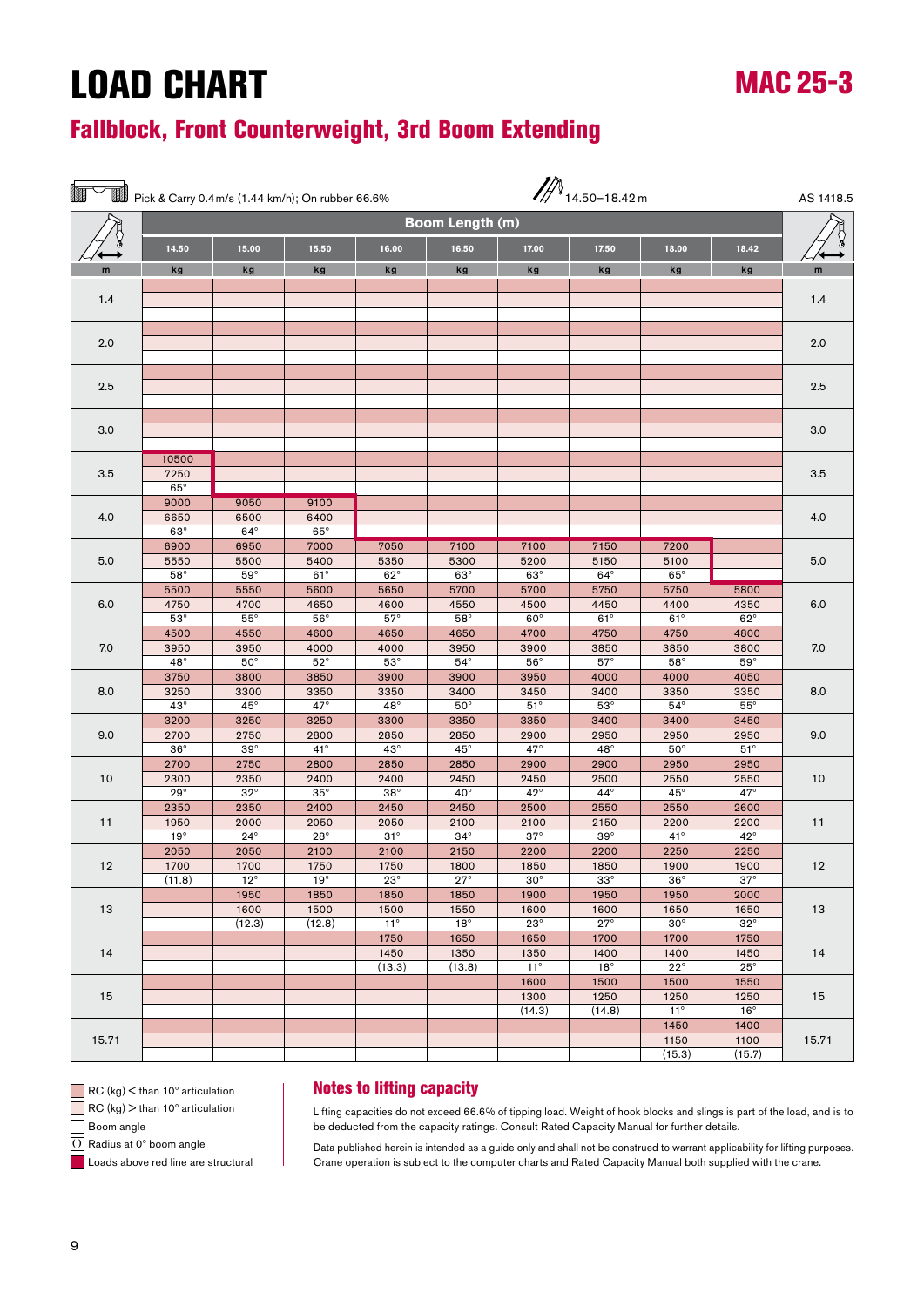### Fallblock, Rear Counterweight, Third Boom Retracted

|       | $\mathbb{Z}_{6.12-14.32m}$<br>Pick & Carry 0.4 m/s (1.44 km/h); On rubber 66.6% |                     |                     |                       |                       |                                                 |                     |                        |                       | AS 1418.5          |                    |                    |                    |                    |                    |                    |              |       |
|-------|---------------------------------------------------------------------------------|---------------------|---------------------|-----------------------|-----------------------|-------------------------------------------------|---------------------|------------------------|-----------------------|--------------------|--------------------|--------------------|--------------------|--------------------|--------------------|--------------------|--------------|-------|
|       |                                                                                 |                     |                     |                       |                       |                                                 |                     | <b>Boom Length (m)</b> |                       |                    |                    |                    |                    |                    |                    |                    |              |       |
|       | 6.12                                                                            | 6.50                | 7.00                | 7.50                  | 8.00                  | 8.50                                            | 9.00                | 9.50                   | 10.00                 | 10.50              | 11.00              | 11.50              | 12.00              | 12.50              | 13.00              | 13.50              | 14.32        |       |
| m     | kg                                                                              | kg                  | kg                  | kg                    | kg                    | kg                                              | kg                  | kg                     | kg                    | kg                 | kg                 | kg                 | kg                 | kg                 | kg                 | kg                 | kg           | m     |
|       |                                                                                 |                     |                     |                       |                       | 25000 25000 25000 25000 25000 25000 25000 25000 |                     |                        |                       |                    |                    |                    |                    |                    |                    |                    |              |       |
| 1.4   | 21750                                                                           | 20200               | 18550               | 17250                 | 16150                 | 15200                                           | 14400               | 13700                  |                       |                    |                    |                    |                    |                    |                    |                    |              | 1.4   |
|       | $48^\circ$<br>23000                                                             | $51^\circ$<br>22950 | $54^\circ$<br>22850 | $57^\circ$<br>22950   | $59^\circ$<br>22900   | $61^\circ$<br>22850                             | $63^\circ$<br>22850 | $65^\circ$<br>22800    | 22800                 | 22150              | 19300              |                    |                    |                    |                    |                    |              |       |
| 2.0   | 19850                                                                           | 18700               | 17500               | 16150                 | 15000                 | 14100                                           | 13300               | 12600                  | 12000                 | 11450              | 10950              |                    |                    |                    |                    |                    |              | 2.0   |
|       | $40^{\circ}$                                                                    | $44^{\circ}$        | $48^\circ$          | $51^\circ$            | $54^{\circ}$          | $57^\circ$                                      | $59^\circ$          | $61^\circ$             | $62^\circ$            | $64^\circ$         | $65^\circ$         |                    |                    |                    |                    |                    |              |       |
|       | 18200                                                                           | 18150               | 18150               | 18100                 | 18050                 | 18000                                           | 18000               | 17950                  | 17950                 | 17900              | 17750              | 15550              | 14600              |                    |                    |                    |              |       |
| 2.5   | 16250                                                                           | 16250               | 15600               | 14700                 | 13900                 | 13200                                           | 12400               | 11750                  | 11150                 | 10650              | 10200              | 9800               | 9400               |                    |                    |                    |              | 2.5   |
|       | $32^{\circ}$                                                                    | $37^\circ$          | $42^{\circ}$        | $46^\circ$            | $50^{\circ}$          | $52^{\circ}$                                    | $55^{\circ}$        | $57^\circ$             | $59^\circ$            | $61^\circ$         | $62^\circ$         | $63^\circ$         | $65^\circ$         |                    |                    |                    |              |       |
|       | 14900                                                                           | 14900               | 14900               | 14850                 | 14800                 | 14800                                           | 14750               | 14750                  | 14700                 | 14700              | 14700              | 14350              | 13500              |                    | 13000 12600        | 12250              |              |       |
| 3.0   | 13300<br>$21^{\circ}$                                                           | 13300<br>$29^\circ$ | 13250<br>$35^\circ$ | 13250<br>$41^{\circ}$ | 12500<br>$45^{\circ}$ | 11900<br>$48^\circ$                             | 11400<br>$51^\circ$ | 10900<br>$53^\circ$    | 10400<br>$55^{\circ}$ | 9900<br>$57^\circ$ | 9500<br>$59^\circ$ | 9100<br>$61^\circ$ | 8750<br>$62^\circ$ | 8450<br>$63^\circ$ | 8150<br>$64^\circ$ | 7850<br>$65^\circ$ |              | 3.0   |
|       | 12900                                                                           | 12550               | 12550               | 12500                 | 12500                 | 12500                                           | 12450               | 12450                  | 12400                 | 12400              | 12400              | 12350              | 12350              | 12150              | 11750              | 11400              | 10850        |       |
| 3.5   | 11450                                                                           | 11150               | 11150               | 11150                 | 11100                 | 10800                                           | 10300               | 9900                   | 9500                  | 9200               | 8800               | 8450               | 8150               | 7850               | 7600               | 7350               | 6950         | 3.5   |
|       | (3.4)                                                                           | $17^{\circ}$        | $28^\circ$          | $34^\circ$            | $39^\circ$            | $43^\circ$                                      | $47^\circ$          | $49^\circ$             | $52^{\circ}$          | $54^\circ$         | $56^\circ$         | $58^\circ$         | $59^\circ$         | $61^{\circ}$       | $62^{\circ}$       | $63^\circ$         | $65^\circ$   |       |
|       |                                                                                 | 11450               | 10800               | 10750                 | 10750                 | 10750                                           | 10700               | 10700                  | 10700                 | 10650              | 10650              | 10650              | 10600              | 10600              | 10600              | 10600              | 10100        |       |
| 4.0   |                                                                                 | 10150               | 9550                | 9550                  | 9550                  | 9550                                            | 9400                | 9000                   | 8650                  | 8350               | 8100               | 7850               | 7550               | 7300               | 7050               | 6850               | 6500         | 4.0   |
|       |                                                                                 | (3.8)               | $17^{\circ}$        | $27^\circ$            | $33^\circ$            | $38^\circ$                                      | $42^{\circ}$        | $45^{\circ}$           | $48^\circ$            | $51^\circ$         | $53^\circ$         | $55^{\circ}$       | $56^\circ$         | $58^\circ$         | $59^\circ$         | $61^\circ$         | $62^\circ$   |       |
|       |                                                                                 |                     | 9900                | 8700                  | 8300                  | 8300                                            | 8300                | 8250                   | 8250                  | 8250               | 8250               | 8200               | 8200               | 8200               | 8200               | 8200               | 8150         | 5.0   |
| 5.0   |                                                                                 |                     | 8750                | 7700                  | 7350                  | 7300                                            | 7300                | 7300                   | 7300                  | 7100               | 6850               | 6600               | 6400               | 6250               | 6100               | 5950               | 5650         |       |
|       |                                                                                 |                     | (4.3)               | (4.8)                 | $16^{\circ}$          | $25^{\circ}$                                    | $31^\circ$          | $36^\circ$             | $40^{\circ}$          | $43^\circ$         | $46^{\circ}$       | $48^\circ$         | $50^{\circ}$       | $52^{\circ}$       | $54^\circ$         | $56^\circ$         | $58^\circ$   |       |
| 6.0   |                                                                                 |                     |                     |                       | 7700<br>6800          | 6900<br>6100                                    | 6650<br>5850        | 6650<br>5850           | 6650<br>5800          | 6600<br>5800       | 6600<br>5800       | 6600<br>5700       | 6600<br>5550       | 6600<br>5350       | 6600<br>5200       | 6550<br>5100       | 6550<br>4900 | 6.0   |
|       |                                                                                 |                     |                     |                       | (5.3)                 | (5.8)                                           | $15^{\circ}$        | $24^\circ$             | $30^\circ$            | $34^\circ$         | $38^\circ$         | $41^\circ$         | $44^{\circ}$       | $46^{\circ}$       | $48^\circ$         | $50^\circ$         | $53^\circ$   |       |
|       |                                                                                 |                     |                     |                       |                       |                                                 | 6250                | 5650                   | 5450                  | 5450               | 5450               | 5450               | 5450               | 5450               | 5400               | 5400               | 5400         |       |
| 7.0   |                                                                                 |                     |                     |                       |                       |                                                 | 5450                | 4950                   | 4750                  | 4750               | 4750               | 4750               | 4750               | 4700               | 4550               | 4450               | 4250         | 7.0   |
|       |                                                                                 |                     |                     |                       |                       |                                                 | (6.3)               | (6.8)                  | $14^{\circ}$          | $23^\circ$         | $28^\circ$         | $33^\circ$         | $36^\circ$         | $39^\circ$         | $42^{\circ}$       | $44^{\circ}$       | $48^\circ$   |       |
|       |                                                                                 |                     |                     |                       |                       |                                                 |                     |                        | 5150                  | 4700               | 4550               | 4550               | 4550               | 4550               | 4550               | 4550               | 4550         |       |
| 8.0   |                                                                                 |                     |                     |                       |                       |                                                 |                     |                        | 4500                  | 4100               | 3950               | 3950               | 3950               | 3950               | 3950               | 3900               | 3750         | 8.0   |
|       |                                                                                 |                     |                     |                       |                       |                                                 |                     |                        | (7.3)                 | (7.8)              | $14^{\circ}$       | $22^{\circ}$       | $27^\circ$         | $31^\circ$         | $35^\circ$         | $38^\circ$         | $42^{\circ}$ |       |
| 9.0   |                                                                                 |                     |                     |                       |                       |                                                 |                     |                        |                       |                    | 4350<br>3750       | 4000<br>3450       | 3900<br>3350       | 3900<br>3350       | 3900<br>3350       | 3900<br>3350       | 3850<br>3350 | 9.0   |
|       |                                                                                 |                     |                     |                       |                       |                                                 |                     |                        |                       |                    | (8.3)              | (8.8)              | $13^\circ$         | $21^{\circ}$       | $26^{\circ}$       | $30^{\circ}$       | $35^\circ$   |       |
|       |                                                                                 |                     |                     |                       |                       |                                                 |                     |                        |                       |                    |                    |                    | 3700               | 3400               | 3350               | 3350               | 3350         |       |
| 10    |                                                                                 |                     |                     |                       |                       |                                                 |                     |                        |                       |                    |                    |                    | 3150               | 2950               | 2850               | 2850               | 2850         | 10    |
|       |                                                                                 |                     |                     |                       |                       |                                                 |                     |                        |                       |                    |                    |                    | (9.3)              | (9.8)              | $12^{\circ}$       | $20^{\circ}$       | $28^\circ$   |       |
|       |                                                                                 |                     |                     |                       |                       |                                                 |                     |                        |                       |                    |                    |                    |                    |                    | 3200               | 2950               | 2900         |       |
| 11    |                                                                                 |                     |                     |                       |                       |                                                 |                     |                        |                       |                    |                    |                    |                    |                    | 2700               | 2500               | 2450         | 11    |
|       |                                                                                 |                     |                     |                       |                       |                                                 |                     |                        |                       |                    |                    |                    |                    |                    | (10.3)             | (10.8)             | 17°          |       |
| 12    |                                                                                 |                     |                     |                       |                       |                                                 |                     |                        |                       |                    |                    |                    |                    |                    |                    |                    | 2650<br>2200 | 12    |
|       |                                                                                 |                     |                     |                       |                       |                                                 |                     |                        |                       |                    |                    |                    |                    |                    |                    |                    | (11.6)       |       |
|       |                                                                                 |                     |                     |                       |                       |                                                 |                     |                        |                       |                    |                    |                    |                    |                    |                    |                    |              |       |
| 13    |                                                                                 |                     |                     |                       |                       |                                                 |                     |                        |                       |                    |                    |                    |                    |                    |                    |                    |              | 13    |
|       |                                                                                 |                     |                     |                       |                       |                                                 |                     |                        |                       |                    |                    |                    |                    |                    |                    |                    |              |       |
|       |                                                                                 |                     |                     |                       |                       |                                                 |                     |                        |                       |                    |                    |                    |                    |                    |                    |                    |              |       |
| 14    |                                                                                 |                     |                     |                       |                       |                                                 |                     |                        |                       |                    |                    |                    |                    |                    |                    |                    |              | 14    |
|       |                                                                                 |                     |                     |                       |                       |                                                 |                     |                        |                       |                    |                    |                    |                    |                    |                    |                    |              |       |
|       |                                                                                 |                     |                     |                       |                       |                                                 |                     |                        |                       |                    |                    |                    |                    |                    |                    |                    |              |       |
| 15    |                                                                                 |                     |                     |                       |                       |                                                 |                     |                        |                       |                    |                    |                    |                    |                    |                    |                    |              | 15    |
|       |                                                                                 |                     |                     |                       |                       |                                                 |                     |                        |                       |                    |                    |                    |                    |                    |                    |                    |              |       |
| 15.71 |                                                                                 |                     |                     |                       |                       |                                                 |                     |                        |                       |                    |                    |                    |                    |                    |                    |                    |              | 15.71 |
|       |                                                                                 |                     |                     |                       |                       |                                                 |                     |                        |                       |                    |                    |                    |                    |                    |                    |                    |              |       |

 $\Box$  RC (kg)  $\lt$  than 10 $\degree$  articulation

 $\Box$  RC (kg)  $>$  than 10 $^{\circ}$  articulation

Boom angle

() Radius at 0° boom angle

Loads above red line are structural

#### Notes to lifting capacity

Lifting capacities do not exceed 66.6% of tipping load. Weight of hook blocks and slings is part of the load, and is to be deducted from the capacity ratings. Consult Rated Capacity Manual for further details.

Data published herein is intended as a guide only and shall not be construed to warrant applicability for lifting purposes. Crane operation is subject to the computer charts and Rated Capacity Manual both supplied with the crane.

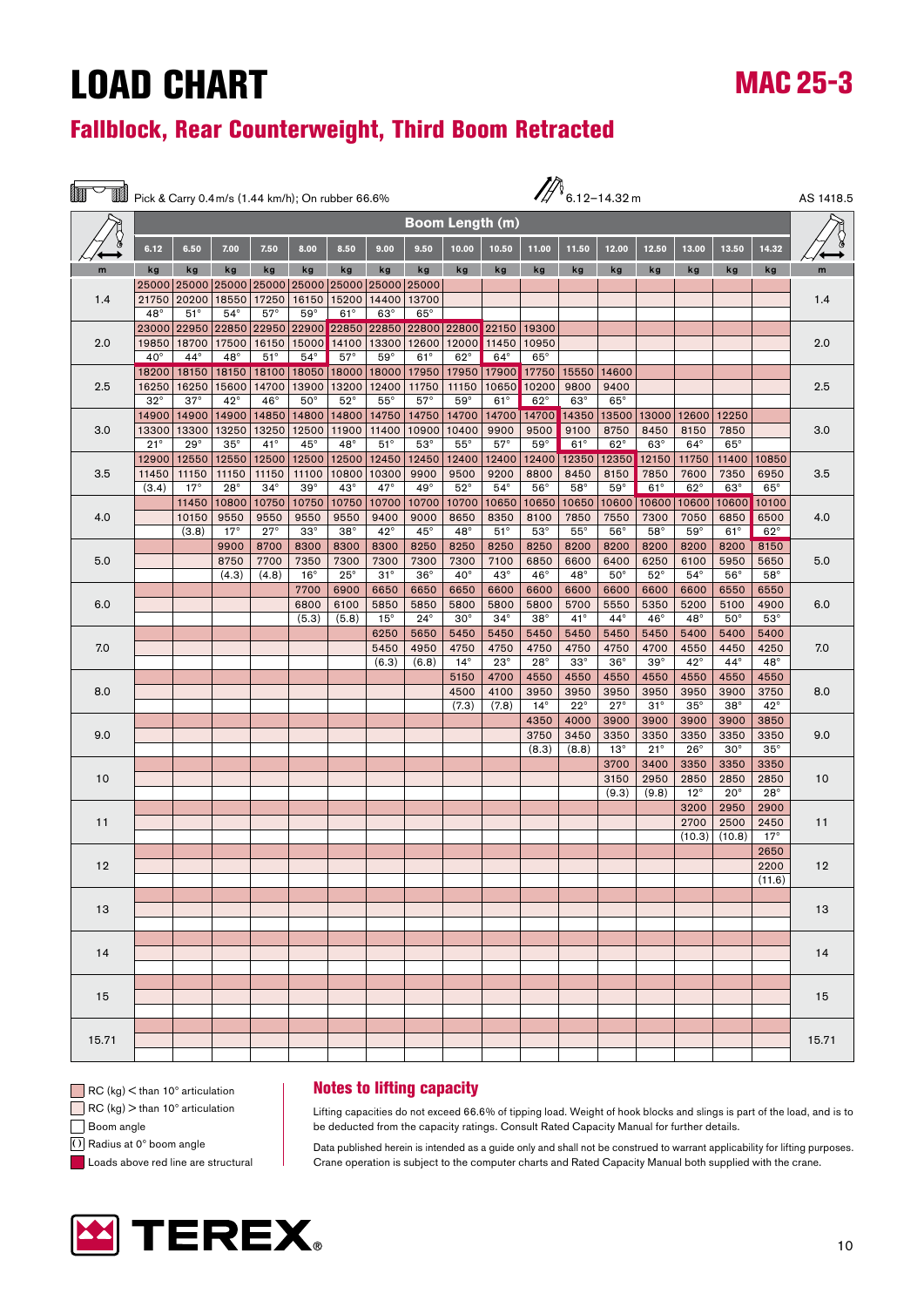### Fallblock, Rear Counterweight, Third Boom Extending

|       |                             |                              | Fick & Carry 0.4 m/s (1.44 km/h); On rubber 66.6% |                            |                              |                              | $\mathbb{Z}$ 14.50-18.42 m |                              |                              | AS 1418.5 |
|-------|-----------------------------|------------------------------|---------------------------------------------------|----------------------------|------------------------------|------------------------------|----------------------------|------------------------------|------------------------------|-----------|
|       | Boom Length (m)             |                              |                                                   |                            |                              |                              |                            |                              |                              |           |
|       | 14.50                       | 15.00                        | 15.50                                             | 16.00                      | 16.50                        | 17.00                        | 17.50                      | 18.00                        | 18.42                        |           |
| m     | kg                          | kg                           | kg                                                | kg                         | kg                           | kg                           | kg                         | kg                           | kg                           | m         |
| 1.4   |                             |                              |                                                   |                            |                              |                              |                            |                              |                              | 1.4       |
| 2.0   |                             |                              |                                                   |                            |                              |                              |                            |                              |                              | 2.0       |
| 2.5   |                             |                              |                                                   |                            |                              |                              |                            |                              |                              | 2.5       |
| 3.0   |                             |                              |                                                   |                            |                              |                              |                            |                              |                              | 3.0       |
|       |                             |                              |                                                   |                            |                              |                              |                            |                              |                              |           |
| 3.5   | 10750<br>6900<br>$65^\circ$ |                              |                                                   |                            |                              |                              |                            |                              |                              | 3.5       |
| 4.0   | 10050<br>6450<br>$63^\circ$ | 9850<br>6300<br>$64^\circ$   | 9650<br>6150<br>$65^\circ$                        |                            |                              |                              |                            |                              |                              | 4.0       |
| 5.0   | 8200<br>5600<br>$58^\circ$  | 8200<br>5500<br>$59^\circ$   | 8250<br>5400<br>$61^\circ$                        | 8300<br>5300<br>$62^\circ$ | 8250<br>5200<br>$63^\circ$   | 8150<br>5100<br>$63^\circ$   | 8000<br>5050<br>$64^\circ$ | 7900<br>4950<br>$65^\circ$   |                              | 5.0       |
| 6.0   | 6550<br>4850                | 6600<br>4800                 | 6650<br>4750                                      | 6700<br>4650               | 6750<br>4600                 | 6750<br>4550                 | 6800<br>4450               | 6800<br>4400                 | 6850<br>4350                 | 6.0       |
| 7.0   | $53^\circ$<br>5400<br>4250  | $55^{\circ}$<br>5450<br>4200 | $56^{\circ}$<br>5500<br>4150                      | $57^\circ$<br>5550<br>4100 | $58^\circ$<br>5550<br>4050   | $60^\circ$<br>5600<br>4000   | $61^\circ$<br>5650<br>3950 | $61^\circ$<br>5650<br>3900   | $62^\circ$<br>5700<br>3850   | 7.0       |
|       | $48^\circ$<br>4550          | $50^\circ$<br>4600           | $52^{\circ}$<br>4650                              | $53^\circ$<br>4650         | $54^\circ$<br>4700           | $56^{\circ}$<br>4750         | $57^\circ$<br>4750         | $58^\circ$<br>4800           | $59^\circ$<br>4800           |           |
| 8.0   | 3750<br>$43^\circ$          | 3700<br>$45^{\circ}$         | 3650<br>47°                                       | 3600<br>$48^\circ$         | 3600<br>$50^\circ$           | 3550<br>$51^\circ$           | 3500<br>$53^\circ$         | 3500<br>$54^\circ$           | 3450<br>$55^{\circ}$         | 8.0       |
| 9.0   | 3900<br>3350<br>$36^\circ$  | 3900<br>3300<br>$39^\circ$   | 3950<br>3250<br>$41^{\circ}$                      | 4000<br>3200<br>$43^\circ$ | 4050<br>3200<br>$45^{\circ}$ | 4050<br>3150<br>$47^{\circ}$ | 4100<br>3150<br>$48^\circ$ | 4100<br>3100<br>$50^{\circ}$ | 4150<br>3100<br>$51^{\circ}$ | 9.0       |
| 10    | 3350<br>2850                | 3400<br>2900                 | 3400<br>2900                                      | 3450<br>2900               | 3500<br>2850                 | 3500<br>2850                 | 3550<br>2800               | 3550<br>2800                 | 3600<br>2750                 | 10        |
|       | $29^\circ$<br>2900          | $32^{\circ}$<br>2950         | $35^\circ$<br>3000                                | $38^\circ$<br>3000         | $40^{\circ}$<br>3050         | $42^{\circ}$<br>3050         | $44^{\circ}$<br>3100       | $45^{\circ}$<br>3150         | $47^{\circ}$<br>3150         |           |
| 11    | 2450<br>$19^\circ$          | 2500<br>$24^{\circ}$         | 2550<br>$28^\circ$                                | 2550<br>$31^\circ$         | 2600<br>$34^\circ$           | 2550<br>$37^\circ$           | 2550<br>$39^\circ$         | 2500<br>$41^\circ$           | 2500<br>$42^{\circ}$         | 11        |
| 12    | 2600<br>2150                | 2550<br>2150                 | 2600<br>2200                                      | 2650<br>2250               | 2650<br>2250                 | 2700<br>2300                 | 2750<br>2300               | 2750<br>2300                 | 2800<br>2300                 | 12        |
| 13    | (11.8)                      | $12^{\circ}$<br>2450<br>2050 | $19^{\circ}$<br>2350<br>1950                      | $23^\circ$<br>2300<br>1950 | $27^\circ$<br>2350<br>2000   | $30^\circ$<br>2400<br>2000   | $33^\circ$<br>2400<br>2050 | $36^\circ$<br>2450<br>2050   | $37^\circ$<br>2450<br>2100   | 13        |
|       |                             | (12.3)                       | (12.8)                                            | $11^{\circ}$<br>2200       | $18^{\circ}$<br>2100         | $23^\circ$<br>2100           | $27^{\circ}$<br>2150       | $30^{\circ}$<br>2150         | $32^{\circ}$<br>2200         |           |
| 14    |                             |                              |                                                   | 1850<br>(13.3)             | 1750<br>(13.8)               | 1750<br>$11^{\circ}$         | 1800<br>$18^{\circ}$       | 1800<br>$22^{\circ}$         | 1850<br>$25^{\circ}$         | 14        |
| 15    |                             |                              |                                                   |                            |                              | 2050<br>1700<br>(14.3)       | 1950<br>1600<br>(14.8)     | 1950<br>1600<br>$11^{\circ}$ | 1950<br>1650<br>$16^{\circ}$ | 15        |
| 15.71 |                             |                              |                                                   |                            |                              |                              |                            | 1850<br>1550<br>(15.3)       | 1800<br>1500<br>(15.7)       | 15.71     |

 $\Box$  RC (kg)  $\lt$  than 10 $\degree$  articulation

 $\Box$  RC (kg)  $>$  than 10 $^{\circ}$  articulation

Boom angle

(1) Radius at 0° boom angle

**Loads above red line are structural** 

#### Notes to lifting capacity

Lifting capacities do not exceed 66.6% of tipping load. Weight of hook blocks and slings is part of the load, and is to be deducted from the capacity ratings. Consult Rated Capacity Manual for further details.

MAC 25-3

Data published herein is intended as a guide only and shall not be construed to warrant applicability for lifting purposes. Crane operation is subject to the computer charts and Rated Capacity Manual both supplied with the crane.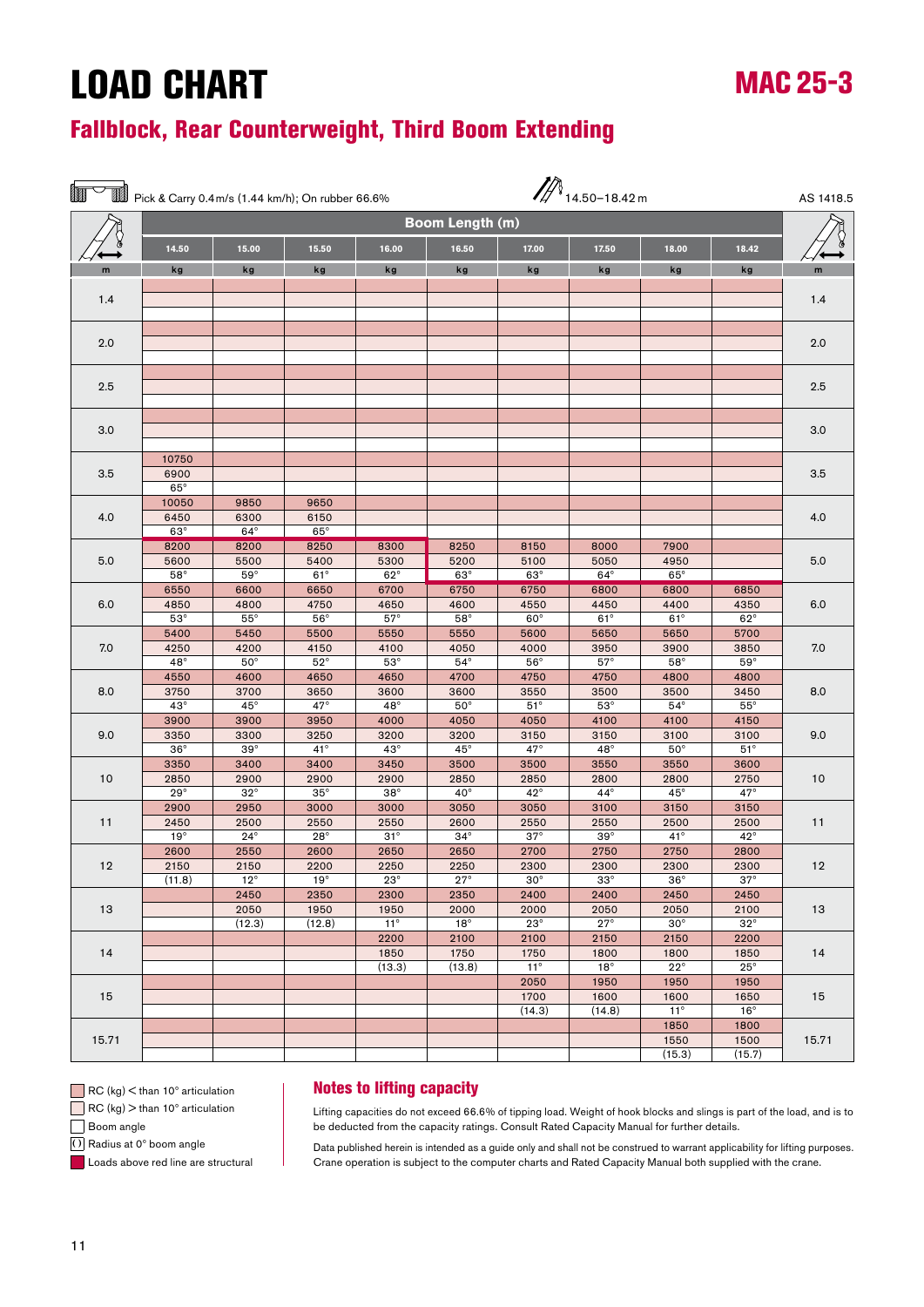## TECHNICAL DESCRIPTION

### Boom and Jib



| Four section boom:<br>Main boom and three powered sections             |                               |
|------------------------------------------------------------------------|-------------------------------|
| Maximum hook height                                                    | 18 <sub>m</sub>               |
| Boom elevation angle range (min. / max.)                               | $-10^{\circ}$ / 65 $^{\circ}$ |
| Maximum hook height with jib                                           | 22 <sub>m</sub>               |
| 40° articulation each side of centre providing a total 80° slewing arc | $80^\circ$                    |
| Machinery hook                                                         | 15 tonne                      |

### **Winch**

 $\leftarrow$ 

|           | Winch:<br>Fully compensated hook height when telescoping boom 1 and 2<br>Anti two-block system |                       |
|-----------|------------------------------------------------------------------------------------------------|-----------------------|
|           | Maximum line pull                                                                              | 4.2 tonne             |
| $\bigcap$ | Two speed winch                                                                                | 41 m/min / $82$ m/min |
| ዄ         | Hook block, two, four, or six part, maximum rated capacity                                     | 25 tonne              |

### Engine and Transmission



 Styer VG 750 2:1 ratio High/low range via airshift 2WD/4WD via airshift, disconnect to rear axle

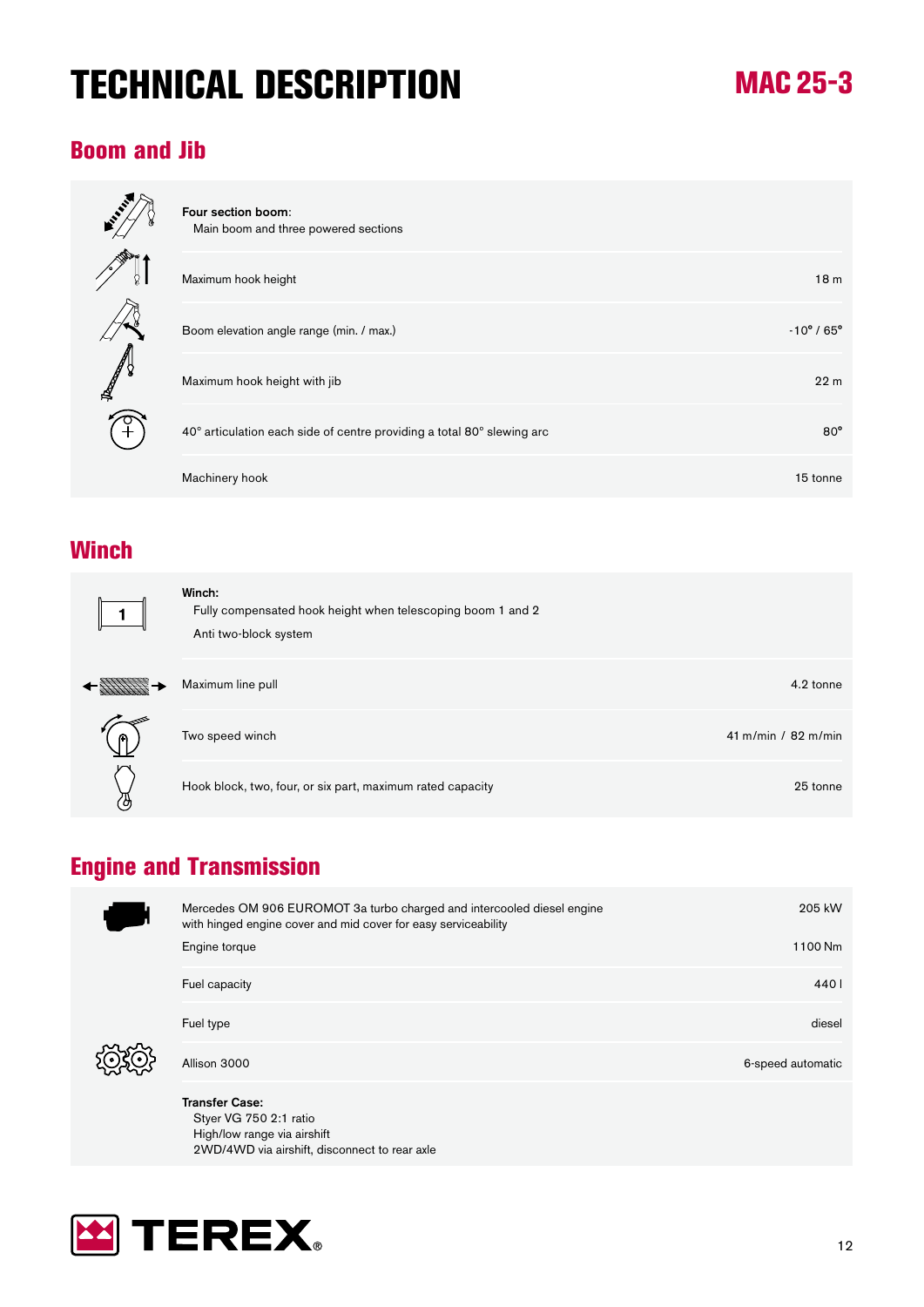## TECHNICAL DESCRIPTION

## MAC 25-3

### Hydraulic System



| <b>Hydraulic Pump:</b><br>Load sensing axial piston<br>Maximum pump flow rate<br>Maximum working pressure | 150 litre/min<br>250 bar |
|-----------------------------------------------------------------------------------------------------------|--------------------------|
| Hydraulic tank with top mounted return and in-tank suction filters                                        | 380 <sub>1</sub>         |

### **Chassis**

| Drive axles:<br>Kessler D71 PL477 heavy duty high speed planetary axle<br>Front axle fitted with driver selectable diff lock and reinforced for pick and carry operation                                   |                        |
|------------------------------------------------------------------------------------------------------------------------------------------------------------------------------------------------------------|------------------------|
| Removable counterweight on front:<br>Front axle<br>Rear axle                                                                                                                                               | 11,900 kg<br>12,000 kg |
| Removable counterweight on rear:<br>Front axle<br>Rear axle                                                                                                                                                | 9,900 kg<br>14,000 kg  |
| Total:                                                                                                                                                                                                     | 23,900 kg              |
| Full power Orbitrol with twin hydraulic double acting rams<br>Priority flow from main pump supply plus electro-hydraulic emergency supply<br>Turning Circle: Outside wheels radius                         | 7.9 <sub>m</sub>       |
| <b>Brakes:</b><br>Air operated high capacity<br>Large wedge style twin circuit service and spring applied park brakes on both front and rear axles<br>Crane operation hold brake on right side front wheel |                        |

Driver selectable engine exhaust brake is available in all gears - automatically selects converter lockup

#### Suspension:

Two semi-elliptic springs on front and rear axle with automatic hydraulic spring lockouts on front axle

### Tyres



14.00 x 20 bias ply duals 20 in x 10 in heavy duty ISO 10 stud 335 PCD spigot mount rims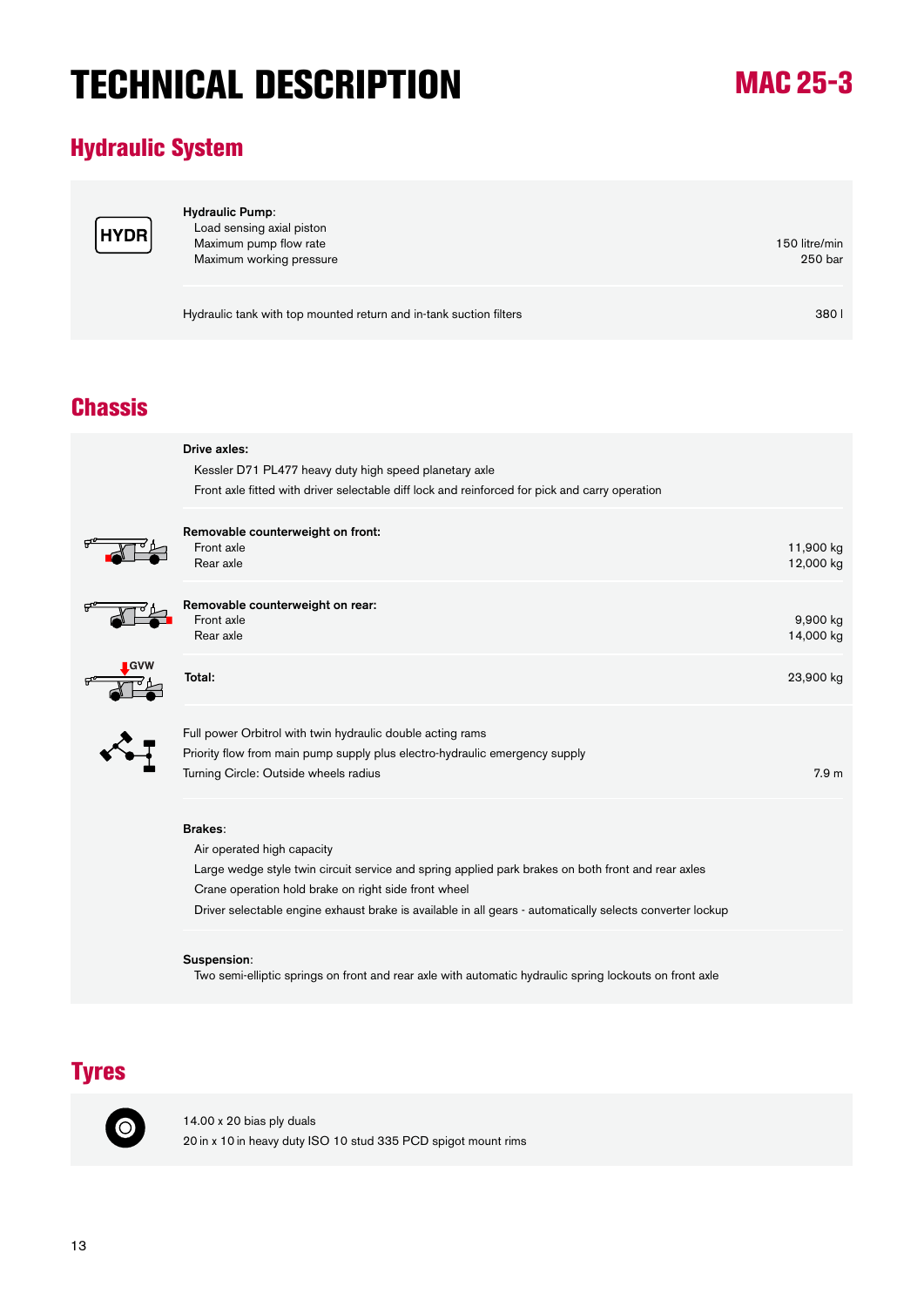## TECHNICAL DESCRIPTION

## MAC 25-3

### Vehicle performance



Maximum rated travel speed **75** kph



Gradeability 45%

### Cab, Controls, and Operator aids



Two person, insulated lock up cabin:

KAB suspension driver's and passenger seats, including retracting seat belts

 Colour LCD display Radio/CD player with Bluetooth handsfree

Reversing camera

Centralised greasing

Cruise control

Engine monitoring

Service diagnostics



3B6 rated capacity indicator with audio/visual overload pre-warning and motion cut-outs



3 pilot control levers for crane functions



Air conditioned and heated

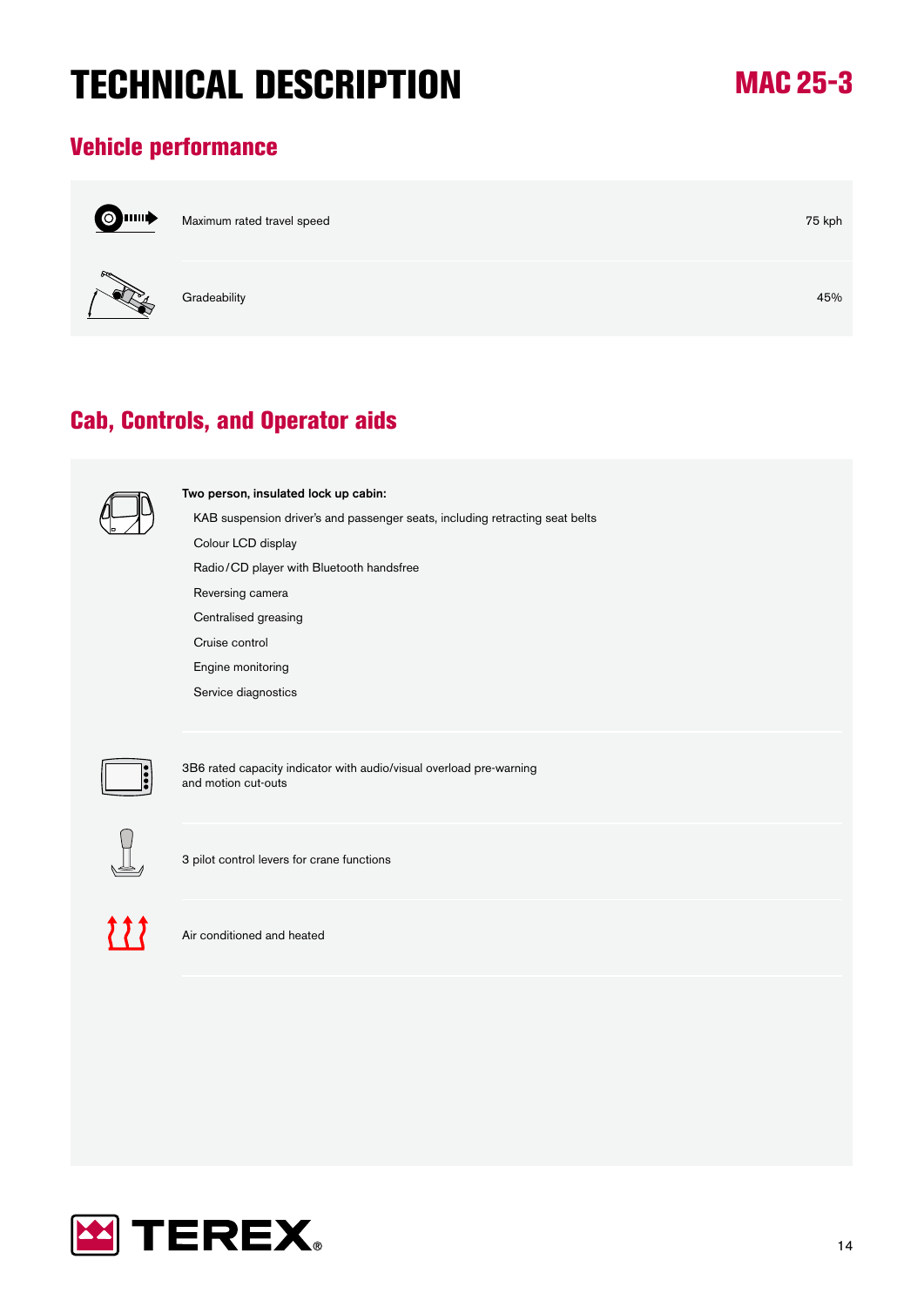## **NOTES**